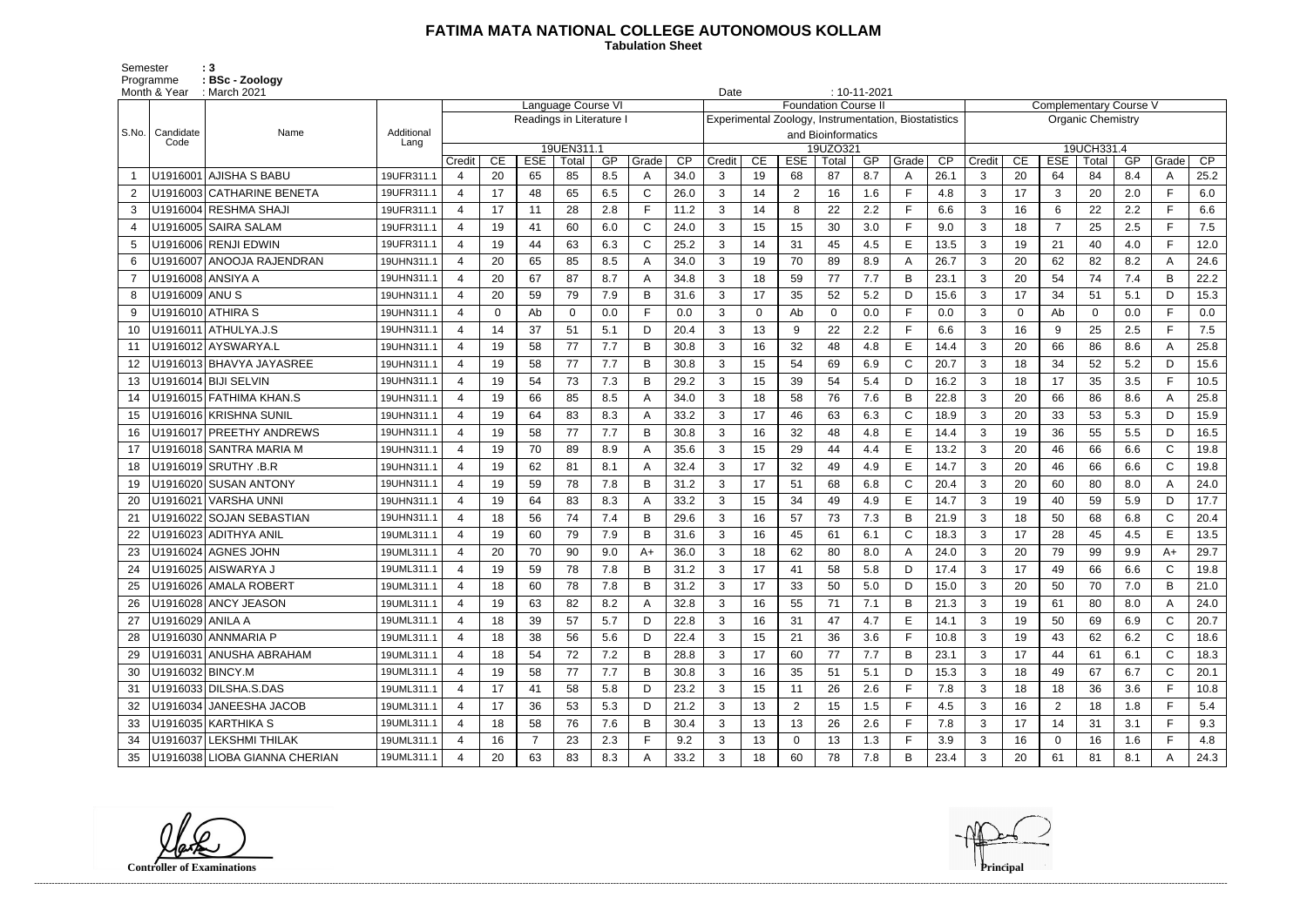|         |                   | Name                            | Additional<br>Lang | Language Course VI<br>Readings in Literature I |    |                |       |     |       |                 |                                                      |                    |            | <b>Foundation Course II</b> |           |              |           | Complementary Course V |                          |            |       |     |              |                 |  |
|---------|-------------------|---------------------------------|--------------------|------------------------------------------------|----|----------------|-------|-----|-------|-----------------|------------------------------------------------------|--------------------|------------|-----------------------------|-----------|--------------|-----------|------------------------|--------------------------|------------|-------|-----|--------------|-----------------|--|
|         | Candidate<br>Code |                                 |                    |                                                |    |                |       |     |       |                 | Experimental Zoology, Instrumentation, Biostatistics |                    |            |                             |           |              |           |                        | <b>Organic Chemistry</b> |            |       |     |              |                 |  |
| l S.No. |                   |                                 |                    |                                                |    |                |       |     |       |                 |                                                      | and Bioinformatics |            |                             |           |              |           |                        |                          |            |       |     |              |                 |  |
|         |                   |                                 |                    | 19UEN311.1                                     |    |                |       |     |       |                 |                                                      | 19UZO321           |            |                             |           |              |           |                        | 19UCH331.4               |            |       |     |              |                 |  |
|         |                   |                                 |                    | Credit                                         | CE | <b>ESE</b>     | Total | GP  | Grade | $\overline{CP}$ | Credit                                               | CE                 | <b>ESE</b> | Total                       | <b>GP</b> | Grade        | <b>CP</b> | Credit                 | <b>CE</b>                | <b>ESE</b> | Total | GP  | Grade        | $\overline{CP}$ |  |
| 36      |                   | U1916039 LITTLE FLOWER DIANA    | 19UML311.1         | $\overline{4}$                                 | 20 | 67             | 87    | 8.7 | A     | 34.8            | 3                                                    | 17                 | 54         | 71                          | 7.1       | B            | 21.3      | 3                      | 20                       | 46         | 66    | 6.6 | $\mathsf{C}$ | 19.8            |  |
| 37      |                   | U1916040 MEENU G                | 19UML311.1         | 4                                              | 19 | 65             | 84    | 8.4 |       | 33.6            | 3                                                    | 16                 | 50         | 66                          | 6.6       | $\mathsf{C}$ | 19.8      | 3                      | 19                       | 52         | 71    | 7.1 | B            | 21.3            |  |
| 38      |                   | U1916041 SHEFNA ABDEEN          | 19UML311.1         | 4                                              | 19 | 56             | 75    | 7.5 | B     | 30.0            | 3                                                    | 17                 | 28         | 45                          | 4.5       | E            | 13.5      | 3                      | 17                       | 43         | 60    | 6.0 | C.           | 18.0            |  |
| 39      |                   | U1916042 SREEKUTTY K            | 19UML311.1         | 4                                              | 18 | 44             | 62    | 6.2 |       | 24.8            | 3                                                    | 13                 | 14         | 27                          | 2.7       | E            | 8.1       | 3                      | 17                       | 13         | 30    | 3.0 |              | 9.0             |  |
| 40      |                   | U1916043 SWATHI LEKSHMI A S     | 19UML311.1         | $\boldsymbol{\Delta}$                          | 18 | 58             | 76    | 7.6 | B     | 30.4            | 3                                                    | 13                 | 41         | 54                          | 5.4       | D            | 16.2      | 3                      | 10 <sup>°</sup>          | 35         | 45    | 4.5 | E.           | 13.5            |  |
| 41      |                   | U1916044 VENEESHA               | 19UML311.1         | 4                                              | 20 | 66             | 86    | 8.6 |       | 34.4            | 3                                                    | 18                 | 77         | 95                          | 9.5       | $A+$         | 28.5      | 3                      | 20                       | 66         | 86    | 8.6 |              | 25.8            |  |
| 42      |                   | U1916045 VISMAYA MARY T         | 19UML311.1         | Δ                                              | 19 | 58             | 77    | 7.7 | B     | 30.8            |                                                      | 16                 | 44         | 60                          | 6.0       | $\mathsf{C}$ | 18.0      | 3                      | 18                       | 45         | 63    | 6.3 | C.           | 18.9            |  |
| 43      |                   | U1916046 ANANDAGOPAL.M          | 19UML311.1         | 4                                              | 19 | 53             | 72    | 7.2 | в     | 28.8            | 3                                                    | 15                 | 22         | 37                          | 3.7       | F            | 11.1      | 3                      | 18                       | 51         | 69    | 6.9 | C.           | 20.7            |  |
| 44      |                   | U1916047 ARON MAXON             | 19UML311.1         | 4                                              | 14 | 43             | 57    | 5.7 |       | 22.8            |                                                      | 13                 | 6          | 19                          | 1.9       | E            | 5.7       | 3                      | 16                       |            | 17    | 1.7 |              | 5.1             |  |
| 45      |                   | U1916048 JOEL MANU              | 19UML311.1         | 4                                              | 20 | 65             | 85    | 8.5 |       | 34.0            |                                                      | 15                 | 50         | 65                          | 6.5       | $\mathsf{C}$ | 19.5      | 3                      | 19                       | 34         | 53    | 5.3 | D            | 15.9            |  |
| 46      |                   | U1916049 K P ANANDA PADMANABHAN | 19UML311.1         | 4                                              | 19 | 50             | 69    | 6.9 |       | 27.6            | 3                                                    | 15                 | 24         | 39                          | 3.9       | F.           | 11.7      | 3                      | 17                       |            | 21    | 2.1 |              | 6.3             |  |
| 47      |                   | U1916050 PRINCE PRASAD          | 19UML311.1         | 4                                              | 15 | $\overline{2}$ | 17    | 1.7 |       | 6.8             |                                                      | 12                 | 0          | 12                          | 1.2       |              | 3.6       | 3                      | 15                       |            | 15    | 1.5 |              | 4.5             |  |
| 48      |                   | U1916051 RAMANADH.P.H           | 19UML311.1         | 4                                              | 15 | 4              | 19    | 1.9 |       | 7.6             | 3                                                    | 12                 | Ab         | 12                          | 1.2       | F            | 3.6       | 3                      | 10                       | $\Omega$   | 10    | 1.0 |              | 3.0             |  |
| 49      |                   | U1916052 SUMESH.S               | 19UML311.1         | 4                                              | 15 | 5              | 20    | 2.0 |       | 8.0             | 3                                                    | 13                 | $\Omega$   | 13                          | 1.3       | F            | 3.9       | 3                      | 16                       |            | 17    | 1.7 |              | 5.1             |  |
| 50      |                   | U1916053 T P ANOOPKRISHNAN      | 19UML311.1         | 4                                              | 20 | 62             | 82    | 8.2 |       | 32.8            | 3                                                    | 16                 | 51         | 67                          | 6.7       | $\mathsf{C}$ | 20.1      | 3                      | 20                       | 41         | 61    | 6.1 |              | 18.3            |  |
| 51      |                   | U1916054 THOMAS STEEPHAN        | 19UML311.1         | 4                                              | 15 | 8              | 23    | 2.3 |       | 9.2             | 3                                                    | 13                 | $\Omega$   | 13                          | 1.3       | F            | 3.9       | 3                      | 16                       | $\Omega$   | 16    | 1.6 |              | 4.8             |  |
| 52      |                   | U1916055 TIBIN TITUS            | 19UML311.1         | 4                                              | 16 | 62             | 78    | 7.8 | в     | 31.2            | З                                                    | 14                 | 18         | 32                          | 3.2       |              | 9.6       | 3                      | 17                       | 17         | 34    | 3.4 |              | 10.2            |  |

**Controller of Examinations Principal**

------------------------------------------------------------------------------------------------------------------------------------------------------------------------------------------------------------------------------------------------------------------------------------------------------------------------------------------------------------------------------------------------------------------------

llake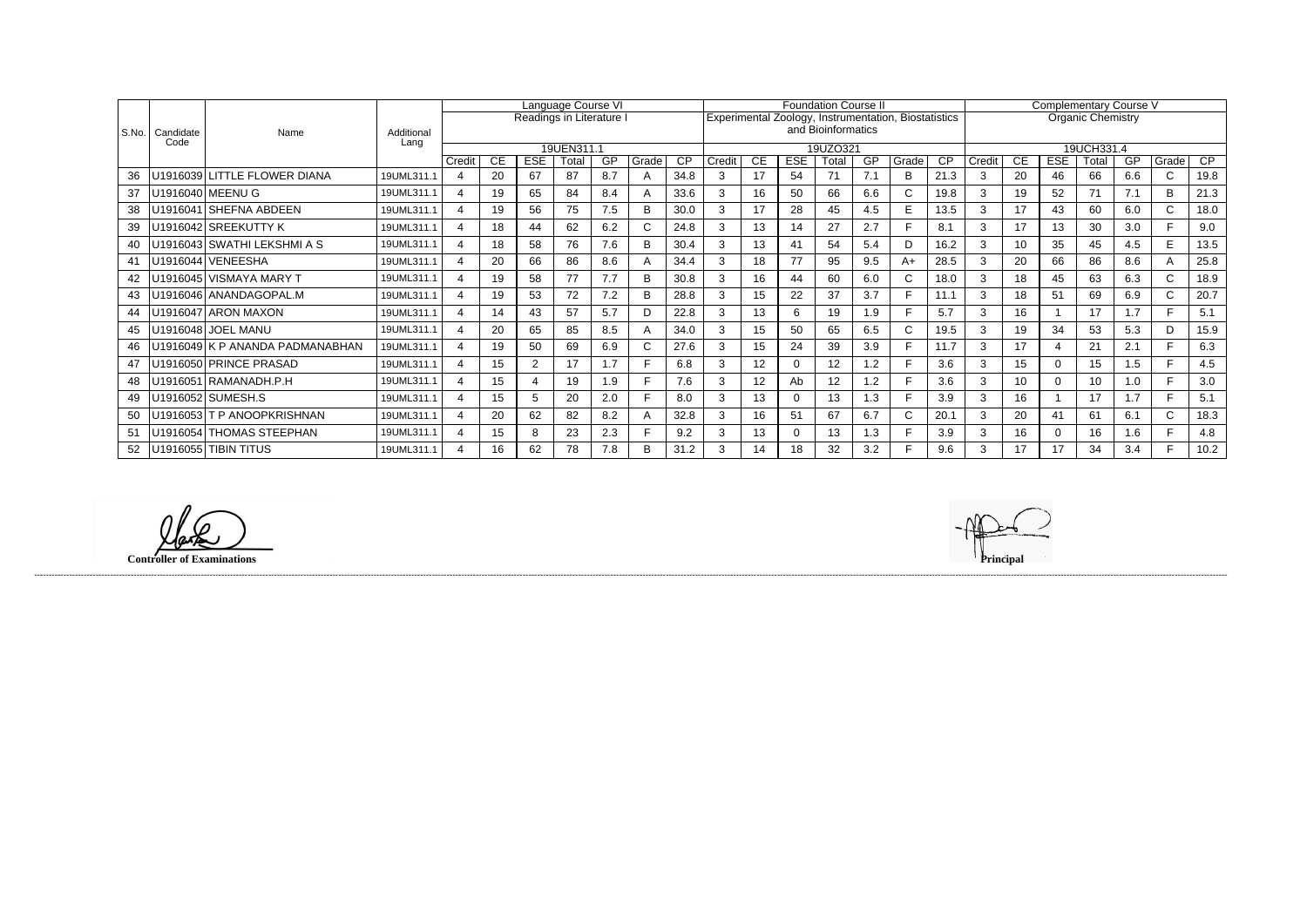|                |                   |                               |                    |              |          | <b>Complementary Course VI</b> |                   |     |                                      |                 |        |          |            | Language Course VII |     |              |             |                |                |              |               |
|----------------|-------------------|-------------------------------|--------------------|--------------|----------|--------------------------------|-------------------|-----|--------------------------------------|-----------------|--------|----------|------------|---------------------|-----|--------------|-------------|----------------|----------------|--------------|---------------|
|                |                   |                               |                    |              |          |                                |                   |     | Plant Systematics & Crop Improvement |                 |        |          |            |                     |     |              |             |                |                |              |               |
| S.No.          | Candidate<br>Code | Name                          | Additional<br>Lang |              |          |                                |                   |     |                                      |                 |        |          |            |                     |     | Total        | <b>SCPA</b> | Grade          | Result         |              |               |
|                |                   |                               |                    | Credit       | CE       | <b>ESE</b>                     | 19UBO331<br>Total | GP  | Grade                                | $\overline{CP}$ | Credit | CE       | <b>ESE</b> | Total               | GP  | Grade        | CP          |                |                |              |               |
|                |                   | U1916001 AJISHA S BABU        | 19UFR311.1         | 3            | 17       | 70                             | 87                | 8.7 | A                                    | 26.1            | 4      | 16       | 67         | 83                  | 8.3 | A            | 33.2        | 144.6          | 8.51           | Α            | PASSED        |
| 2              |                   | U1916003 CATHARINE BENETA     | 19UFR311.1         | 3            | 12       | 8                              | 20                | 2.0 | F                                    | 6.0             | 4      | 13       | 31         | 44                  | 4.4 | E            | 17.6        |                | $\blacksquare$ | F            | <b>FAILED</b> |
| 3              |                   | U1916004 RESHMA SHAJI         | 19UFR311.1         | 3            | 12       | 13                             | 25                | 2.5 | F                                    | 7.5             | 4      | 15       | 15         | 30                  | 3.0 | F.           | 12.0        |                |                | F            | <b>FAILED</b> |
| $\overline{4}$ |                   | U1916005 SAIRA SALAM          | 19UFR311.1         | 3            | 14       | 19                             | 33                | 3.3 | F                                    | 9.9             | 4      | 14       | 47         | 61                  | 6.1 | $\mathsf{C}$ | 24.4        | ٠              |                | E            | <b>FAILED</b> |
| 5              |                   | U1916006 RENJI EDWIN          | 19UFR311.1         | 3            | 15       | 35                             | 50                | 5.0 | D                                    | 15.0            | 4      | 13       | 28         | 41                  | 4.1 | E            | 16.4        |                |                | F            | <b>FAILED</b> |
| 6              |                   | U1916007 ANOOJA RAJENDRAN     | 19UHN311.1         | 3            | 18       | 74                             | 92                | 9.2 | $A+$                                 | 27.6            | 4      | 20       | 77         | 97                  | 9.7 | $A+$         | 38.8        | 151.7          | 8.92           | A            | PASSED        |
| $\overline{7}$ |                   | U1916008 ANSIYA A             | 19UHN311.1         | 3            | 19       | 71                             | 90                | 9.0 | $A+$                                 | 27.0            | 4      | 19       | 74         | 93                  | 9.3 | $A+$         | 37.2        | 144.3          | 8.49           | A            | PASSED        |
| 8              | U1916009 ANU S    |                               | 19UHN311.1         | 3            | 14       | 32                             | 46                | 4.6 | E                                    | 13.8            | 4      | 15       | 41         | 56                  | 5.6 | D            | 22.4        | 98.7           | 5.81           | D            | PASSED        |
| 9              |                   | U1916010 ATHIRA S             | 19UHN311.1         | 3            | $\Omega$ | Ab                             | $\Omega$          | 0.0 | F                                    | 0.0             | 4      | $\Omega$ | Ab         | $\Omega$            | 0.0 | F            | 0.0         |                |                | $\mathsf{F}$ | <b>FAILED</b> |
| 10             |                   | U1916011 ATHULYA.J.S          | 19UHN311.1         | 3            | 13       | 16                             | 29                | 2.9 | F                                    | 8.7             | 4      | 15       | 8          | 23                  | 2.3 | F.           | 9.2         |                |                | F            | <b>FAILED</b> |
| -11            |                   | U1916012 AYSWARYA.L           | 19UHN311.1         | 3            | 17       | 66                             | 83                | 8.3 | A                                    | 24.9            | 4      | 17       | 71         | 88                  | 8.8 | A            | 35.2        | 131.1          | 7.71           | B            | PASSED        |
| 12             |                   | U1916013 BHAVYA JAYASREE      | 19UHN311.1         | 3            | 15       | 44                             | 59                | 5.9 | D                                    | 17.7            | 4      | 16       | 64         | 80                  | 8.0 | A            | 32.0        | 116.8          | 6.87           | $\mathsf{C}$ | PASSED        |
| 13             |                   | U1916014 BIJI SELVIN          | 19UHN311.1         | 3            | 16       | 54                             | 70                | 7.0 | В                                    | 21.0            | 4      | 16       | 42         | 58                  | 5.8 | D            | 23.2        |                |                | F            | <b>FAILED</b> |
| 14             |                   | U1916015 FATHIMA KHAN.S       | 19UHN311.1         | 3            | 18       | 71                             | 89                | 8.9 | A                                    | 26.7            | 4      | 17       | 71         | 88                  | 8.8 | A            | 35.2        | 144.5          | 8.50           | Α            | PASSED        |
| 15             |                   | U1916016 KRISHNA SUNIL        | 19UHN311.1         | 3            | 17       | 63                             | 80                | 8.0 | A                                    | 24.0            | 4      | 17       | 70         | 87                  | 8.7 | A            | 34.8        | 126.8          | 7.46           | B            | <b>PASSED</b> |
| 16             |                   | U1916017 PREETHY ANDREWS      | 19UHN311.1         | 3            | 15       | 32                             | 47                | 4.7 | E                                    | 14.1            | 4      | 18       | 46         | 64                  | 6.4 | $\mathsf{C}$ | 25.6        | 101.4          | 5.96           | D            | PASSED        |
| 17             |                   | U1916018 SANTRA MARIA M       | 19UHN311.1         | 3            | 15       | 40                             | 55                | 5.5 | D                                    | 16.5            | 4      | 16       | 61         | 77                  | 7.7 | B            | 30.8        | 115.9          | 6.82           | $\mathsf{C}$ | PASSED        |
| 18             |                   | U1916019 SRUTHY .B.R          | 19UHN311.1         | 3            | 17       | 57                             | 74                | 7.4 | В                                    | 22.2            | 4      | 17       | 70         | 87                  | 8.7 | A            | 34.8        | 123.9          | 7.29           | В            | ∣PASSED       |
| 19             |                   | U1916020 SUSAN ANTONY         | 19UHN311.1         | 3            | 17       | 61                             | 78                | 7.8 | B                                    | 23.4            | 4      | 18       | 67         | 85                  | 8.5 | A            | 34.0        | 133.0          | 7.82           | B            | PASSED        |
| 20             |                   | U1916021 VARSHA UNNI          | 19UHN311.1         | 3            | 15       | 58                             | 73                | 7.3 | В                                    | 21.9            | 4      | 15       | 35         | 50                  | 5.0 | D            | 20.0        | 107.5          | 6.32           | $\mathsf{C}$ | <b>PASSED</b> |
| 21             |                   | U1916022 SOJAN SEBASTIAN      | 19UHN311.1         | 3            | 17       | 55                             | 72                | 7.2 | B                                    | 21.6            | 4      | 18       | 54         | 72                  | 7.2 | $\sf B$      | 28.8        | 122.3          | 7.19           | B            | PASSED        |
| 22             |                   | U1916023 ADITHYA ANIL         | 19UML311.1         | 3            | 16       | 57                             | 73                | 7.3 | B                                    | 21.9            | 4      | 19       | 53         | 72                  | 7.2 | B            | 28.8        | 114.1          | 6.71           | $\mathsf{C}$ | PASSED        |
| 23             |                   | U1916024 AGNES JOHN           | 19UML311.1         | 3            | 20       | Ab                             | 20                | 2.0 | F                                    | 6.0             | 4      | 20       | 62         | 82                  | 8.2 | A            | 32.8        |                |                | F            | <b>FAILED</b> |
| 24             |                   | U1916025 AISWARYA J           | 19UML311.1         | 3            | 14       | 52                             | 66                | 6.6 | C                                    | 19.8            | 4      | 19       | 49         | 68                  | 6.8 | $\mathsf{C}$ | 27.2        | 115.4          | 6.79           | $\mathsf{C}$ | PASSED        |
| 25             |                   | U1916026 AMALA ROBERT         | 19UML311.1         | 3            | 17       | 47                             | 64                | 6.4 | $\mathsf{C}$                         | 19.2            | Δ      | 20       | 45         | 65                  | 6.5 | $\mathsf{C}$ | 26.0        | 112.4          | 6.61           | $\mathsf{C}$ | PASSED        |
| 26             |                   | U1916028 ANCY JEASON          | 19UML311.1         | 3            | 17       | 66                             | 83                | 8.3 | A                                    | 24.9            | 4      | 19       | 34         | 53                  | 5.3 | D            | 21.2        | 124.2          | 7.31           | B            | PASSED        |
| 27             | U1916029 ANILA A  |                               | 19UML311.1         | 3            | 14       | 40                             | 54                | 5.4 | D                                    | 16.2            | 4      | 20       | 50         | 70                  | 7.0 | B            | 28.0        | 101.8          | 5.99           | D            | <b>PASSED</b> |
| 28             |                   | U1916030 ANNMARIA P           | 19UML311.1         | 3            | 15       | 43                             | 58                | 5.8 | D                                    | 17.4            | 4      | 19       | 51         | 70                  | 7.0 | B            | 28.0        |                |                | F            | <b>FAILED</b> |
| 29             |                   | U1916031 ANUSHA ABRAHAM       | 19UML311.1         | $\mathbf{3}$ | 16       | 56                             | 72                | 7.2 | B                                    | 21.6            | 4      | 20       | 54         | 74                  | 7.4 | B            | 29.6        | 121.4          | 7.14           | B            | PASSED        |
| 30             | U1916032 BINCY.M  |                               | 19UML311.1         | 3            | 15       | 61                             | 76                | 7.6 | B                                    | 22.8            | 4      | 19       | 60         | 79                  | 7.9 | B            | 31.6        | 120.6          | 7.09           | В            | <b>PASSED</b> |
| 31             |                   | U1916033 DILSHA.S.DAS         | 19UML311.1         | 3            | 15       | 33                             | 48                | 4.8 | E                                    | 14.4            | 4      | 19       | 43         | 62                  | 6.2 | $\mathsf{C}$ | 24.8        |                |                | $\mathsf F$  | <b>FAILED</b> |
| 32             |                   | U1916034 JANEESHA JACOB       | 19UML311.1         | $\mathbf{3}$ | 11       | 17                             | 28                | 2.8 | F                                    | 8.4             | 4      | 20       | 46         | 66                  | 6.6 | $\mathsf{C}$ | 26.4        | $\blacksquare$ |                | F            | <b>FAILED</b> |
| 33             |                   | U1916035 KARTHIKA S           | 19UML311.1         | 3            | 13       | 16                             | 29                | 2.9 | F.                                   | 8.7             | 4      | 19       | 47         | 66                  | 6.6 | $\mathsf{C}$ | 26.4        | $\sim$         |                | F            | <b>FAILED</b> |
| 34             |                   | U1916037 LEKSHMI THILAK       | 19UML311.1         | 3            | 11       | $\sqrt{5}$                     | 16                | 1.6 | F                                    | 4.8             | 4      | 19       | 32         | 51                  | 5.1 | D            | 20.4        | $\blacksquare$ |                | E            | <b>FAILED</b> |
| 35             |                   | U1916038 LIOBA GIANNA CHERIAN | 19UML311.1         | 3            | 16       | 66                             | 82                | 8.2 | A                                    | 24.6            | 4      | 20       | 54         | 74                  | 7.4 | B            | 29.6        | 135.1          | 7.95           | B            | <b>PASSED</b> |

**Controller of Examinations Principal**



------------------------------------------------------------------------------------------------------------------------------------------------------------------------------------------------------------------------------------------------------------------------------------------------------------------------------------------------------------------------------------------------------------------------